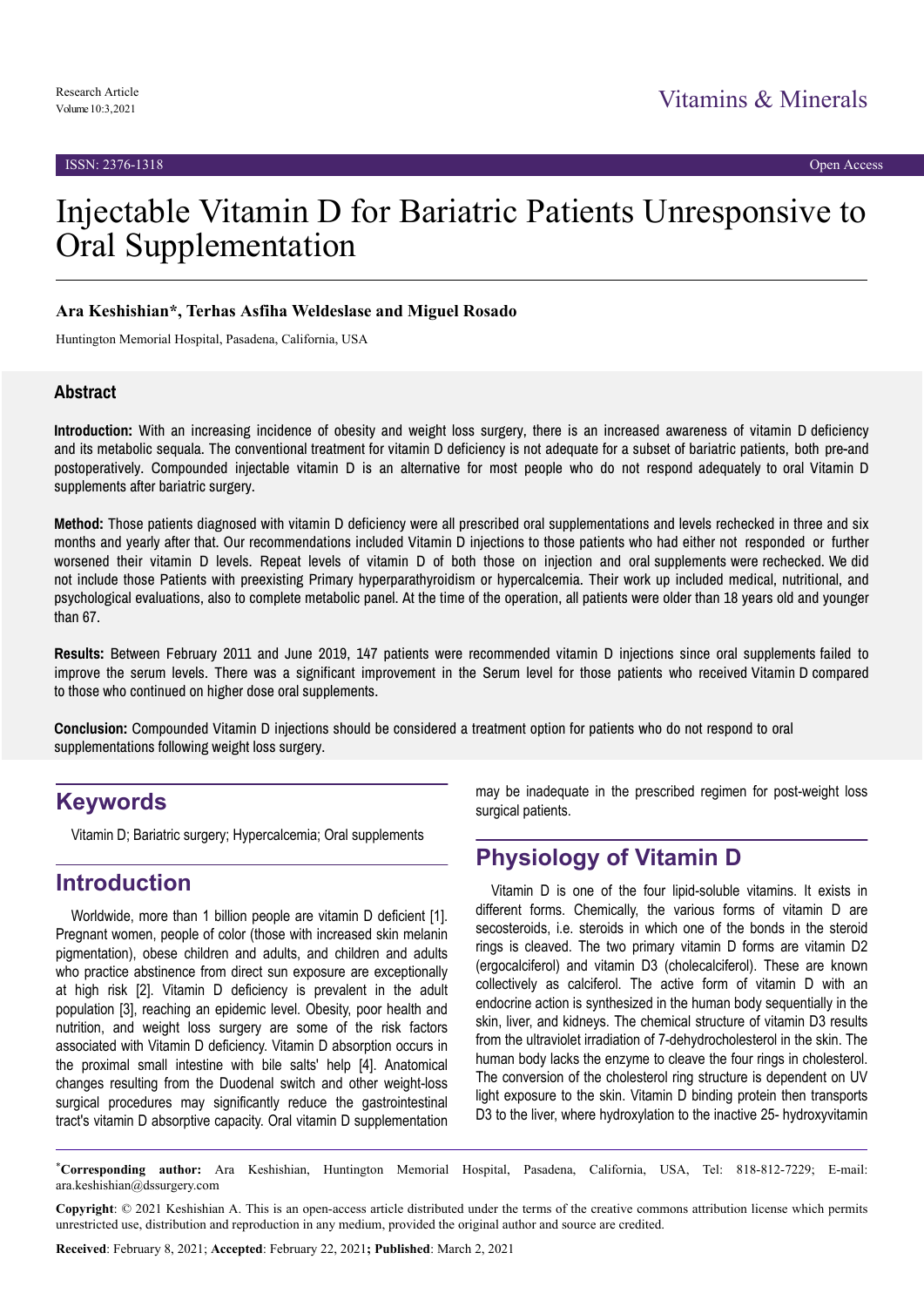D form (calcidiol) occurs. In the kidneys, calcidiol is further hydroxylated by the enzyme 1-alpha-hydroxylase to active 1, 25- Dihydroxy vitamin D (calcitriol) [5]. Parathyroid hormone regulates calcium and vitamin D for skeletal bone metabolism and homeostasis. Recent epidemiologic studies have also observed relationships between low vitamin D levels and multiple disease states, including the pandemic of COVID-19 caused by its antiinflammatory and immune-modulating properties and possible cytokine effects levels [6]. The human body stores vitamin D in the form of 25-hydroxyvitamin D.

The half-life of vitamin D in the liver is approximately one month, highlighting the need for frequent replenishment of the body's supply. Diet rich in vitamin D replenishes body source. Deficiency may result from decreased absorption, weight loss surgery, or conditions leading to malabsorption such as celiac and Crohn diseases, and drug interactions (Statin), increased catabolism caused by medications and disease conditions, and inadequate intake

# **Testing for vitamin D level in the blood**

No definitive established guidelines exist for screening vitamin D levels in the asymptomatic population. The US Preventive Services Task Force has not made any recommendations for screening for vitamin D deficiency [7]. The testing of vitamin D levels has increased in the last decade [8]. When testing for vitamin D, serum 25 hydroxyvitamin D is the accepted biomarker. Measuring the active vitamin D 1, 25-OH-D level is not helpful because the kidney quickly and tightly regulates it. A true deficiency would be evident only by measuring 25-OH-D. The current estimated average requirements may be inadequate to correct low serum vitamin D levels [9].

# **Vitamin D toxicity**

A literature review identifies rare case reports and vitamin D toxicity in individuals with preexisting conditions affecting calcium homeostasis 8. Vitamin D toxicity may present with fatigue, nausea, vomiting, and weakness caused by the resultant hypercalcemia and not directly related to the vitamin D excess [10]. Our patients included the subset of patients at risk factors for vitamin D deficiency, including obesity [11] and weight loss surgery [12]. In our patients, we saw no case of vitamin D toxicity.

# **Prevalence of vitamin D deficiency**

National Health and Nutrition Examination Survey (NHANES) data collected showed insufficient vitamin D levels in 41.6% of patients [13]. The race is a significant risk factor, with African American adults having the highest prevalence rate of vitamin D deficiency (82.1%, 95% CI, 76.5%-86.5%) followed by Hispanic adults (62.9%; 95% CI, 53.2%- 71.7%). Additional risk factors for vitamin D deficiency identified included obesity, lack of college education, and daily milk consumption [14]. Low Vitamin D is critical in patients undergoing bariatric surgery as the surgery predisposes to micronutrients' malabsorption [15,16].

# **Treatment options**

Diet and sun exposure is a primary source of vitamin D recommendations made. Physicians may also recommend supplementation to those deficient in vitamin D, but there are no current guidelines that provide the optimal dose and type of vitamin D. The Recommended dose for healthy adults is 2,000 IU daily [17]. Vitamin D2, commonly found in over-the-counter supplements, is 70% less effective than vitamin D3 to increase and maintain sufficient 25-OH D levels [18]. The most common recommendation for Vitamin D supplement is 50,000 IU for 2 to 3 months orally or three times weekly for one month, and serial follow-up of the serum levels 7. In our experience, this dosing schedule falls short of correcting or miniating the persistent Vitamin D deficiency seen in obese and postbariatric patients. There are two treatment options for vitamin D deficiency oral and IM [19]. High-dose vitamin D injection effectively corrects deficiency with no toxicity reported [20,21]. High doses of 100 000–300 000 IU have been administered orally or intramuscularly 6-monthly or once-yearly without causing hypercalcemia or renal impairment [22]. Twenty-five to 80% of adult patients undergoing bariatric surgery may have baseline Vitamin D deficiency [23]. Even with oral supplementations postoperatively, 45% of bariatric patients continue to have insufficient vitamin D levels [24].

# **Statistical analysis**

We chose the confidence level for all statistical analyses was set at 5% (α=0.05). P values were calculated using the ANOVA test, and when indicated, Kruskal-Wallis ANOVA was used. All statistical analyses were performed using the StatPlus:Mac Build 7.3.3.0/Core v7.3.32 (Analystsotf Inc., Walnut, CA 91789, USA).

# **Study**

Patients who were undergoing Laparoscopic Duodenal Switch (DS) were screened for Vitamin D deficiency. The patient had consented to anonymized data collection. A retrospective analysis between 12 and 120 months was completed in October 2020. The vitamin D levels were measured preoperatively and rechecked at regular intervals postoperatively, at 3, 6, 9, 12, 24, and 36 months, and as clinically indicated. One hundred forty-seven patients were offered vitamin D injections and had ordered blood levels drawn. There were 128 females and 19 male patients with a mean age of 41.6 (Table 1). The mean BMI was 47.6 Kg/m2 (SD +/-6.8, range 35.8-68.1).

**Demographics**

|                               | Age (years) | BMI (kg/m2) |
|-------------------------------|-------------|-------------|
| Mean                          | 41.6        | 47.6        |
| Standard deviation            | 14.1        | 6.8         |
| Range<br>as<br>(October-2020) | of 19-67    | 35.7-68.1   |

**Table 1:** Demographics.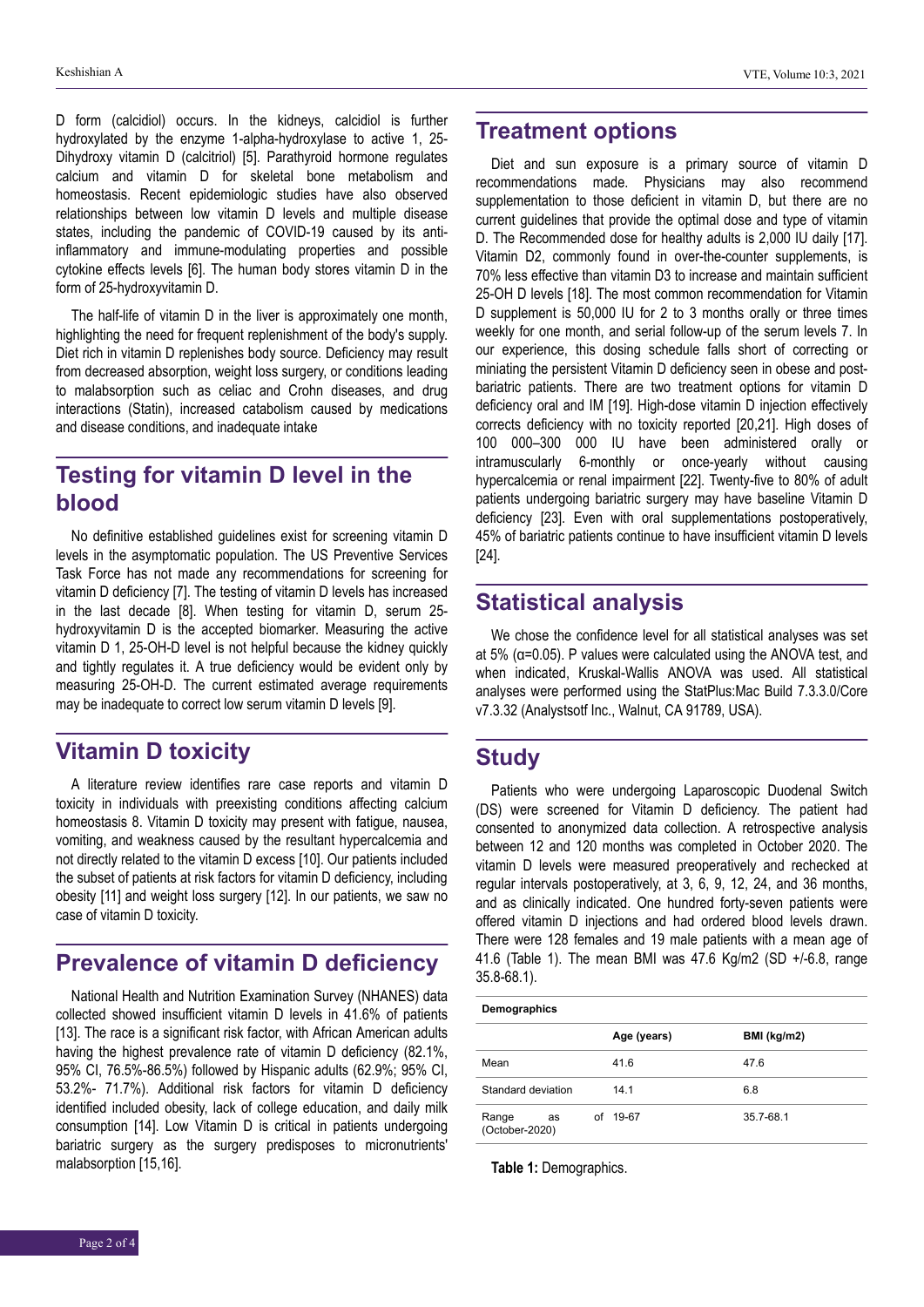The mean pre-op vitamin D level was 32 mg/dl. Follow-up post-op level of Vitamin D3 on oral supplements of 50,000I U/day was 27.1 md/dl and 22.0 mg/dl at three and six months, respectively (Table 2). The change in measured vitamin D levels represented a 15% and 19% drop for three months.

| Vitamin D levels mg/dl           |                              |                |          |  |  |  |
|----------------------------------|------------------------------|----------------|----------|--|--|--|
|                                  | Pre-operative                | Post-operative |          |  |  |  |
|                                  |                              | 3 months       | 6 months |  |  |  |
| Mean                             | 32                           | 27             | 22.1     |  |  |  |
| Standard<br>deviation            | 8.4                          | 7.6            | 8        |  |  |  |
|                                  | Kruskal-Wallis ANOVA P<0.001 |                |          |  |  |  |
| Table 2: Vitamin D levels mg/dl. |                              |                |          |  |  |  |
| Vitamin D                        |                              |                |          |  |  |  |

|                              | Pre-op to 3<br>months | 3 to 6 months |  |  |
|------------------------------|-----------------------|---------------|--|--|
| Change                       | $-15%$                | $-19%$        |  |  |
| Standard deviation           | 9%                    | <b>17%</b>    |  |  |
| Kruskal-Wallis ANOVA P<0.001 |                       |               |  |  |

#### **Table 3:** Vitamin D.

There were no correlations noted between the age, post-operative time, the initial BMI, or the initial vitamin D level to the measured levels at 3 and 6 months. Patients were offered Vitamin D injection of 50,000/ week for six weeks (yearly regiment) or increased oral supplements of 100,000 IU/Day for one month followed by 50,000/day for one month and rechecked the levels. If the follow-up vitamin D levels did not improve, the same regimen was recommended. At 12, 24, and 36 months the injection had normalization of the vitamin D level. There were no side effects of supplementation noted in either group (Table 3).

#### **Results**

At 12 months, 47 patients continued with oral supplements, and 99 patients opted for Injections. At 24 months, 108 patients were getting injections, and at 36 months, there were 110 patients. The mean vitamin D level dropped from 32, pre-operative to 25 mg/dl (Figure 1).



#### **Figure 1:** Vitamin D level oral supplementation.

The group that elected to have IM injection shows significant improvement of the vitamin D levels 24 and 36 months to 39.3 and 53.3 mg/dl, respectively (Figure 2). The improvement of vitamin D levels was noted in 3 months (P=0.0469) and continues to improve at 24 and 36 months (P<0.001).



**Figure 2**: Vitamin D level IM Injection 12-26 Months.

The BMI of groups that took oral (mean BMI 46 kg/m2, SD 6.7) and Injectable (mean BMI 48 kg/m2, SD 6.7) form of Vitamin D were similar (p=0.14666, ANOVA). The BMI was not a factor in how the patients chose between the two modes of supplementations. The mean age was 40 for oral and injectable groups (p=0.00919, ANOVA) (Table 4). The groups' dissimilarities based on the age may have been related to the younger patients choosing to have the injections instead of taking daily medications (Figure 3).



| <b>Demographics of Two Groups</b><br>Oral Vs. IM Vitamin D supplements |      |    |      |         |         |  |  |  |
|------------------------------------------------------------------------|------|----|------|---------|---------|--|--|--|
|                                                                        | Mean |    | SD   | P       |         |  |  |  |
|                                                                        |      |    |      | (ANOVA) |         |  |  |  |
|                                                                        | Oral | IM | Oral | ıм      |         |  |  |  |
| Age                                                                    | 47   | 40 | 16.5 | 12.8    | 0.00919 |  |  |  |